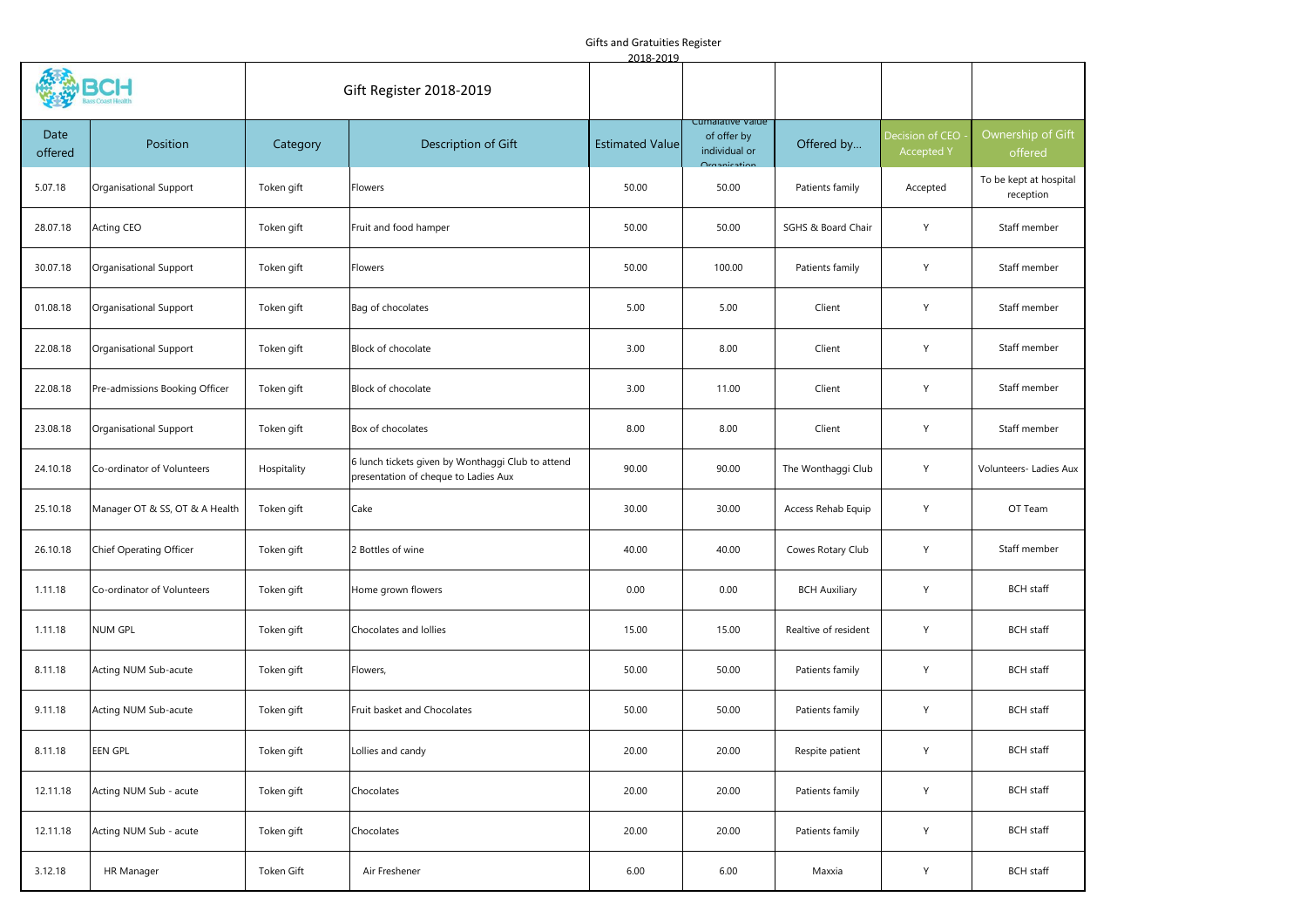Gifts and Gratuities Register

|          |                                              |                |                                           | 2018-2019 |       |                               |   |                  |
|----------|----------------------------------------------|----------------|-------------------------------------------|-----------|-------|-------------------------------|---|------------------|
| 3.12.18  | Acting NUM Sub - acute                       | Token gift     | Chocolates                                | 10.00     | 10.00 | Patient                       | Y | <b>BCH</b> staff |
| 4.12.18  | Ward Clerk, Armitage                         | Token gift     | Chocolates                                | 10.00     | 10.00 | Patient                       | Υ | <b>BCH</b> staff |
| 5.12.18  | Ward Clerk, Armitage                         | Token gift     | Chocolates                                | 20.00     | 20.00 | Patient                       | Υ | <b>BCH</b> staff |
| 16.11.18 | EEN GPL                                      | Token gift     | Chocolates                                | 10.00     | 10.00 | Patients family               | Y | <b>BCH</b> staff |
| 21.11.18 | HITH Manager                                 | Non-token gift | Framed Picture                            | 50.00     | 50.00 | Client                        | Y | HITH Department  |
| 22.11.18 | Acting NUM Sub - acute                       | Token Gift     | <b>Basket and Chocolates</b>              | 40.00     | 40.00 | Patients family               | Y | Sub acute staff  |
| 26.11.18 | Acting NUM Sub - acute                       | Token Gift     | Chocolates and Iollies                    | 20.00     | 20.00 | Patients family               | Y | Sub acute staff  |
| 28.11.18 | Dental                                       | Token gift     | Chocolates                                | 8.00      | 8.00  | Patient                       | Y | Dental team      |
| 28.11.18 | Dental                                       | Token gift     | Chocolates                                | 15.00     | 15.00 | Patient                       | Υ | Dental team      |
| 10.12.18 | Health Information Manager                   | Christmas gift | Hamper                                    | 60.00     | 60.00 | <b>Total Claims Solutions</b> | Y | HIP Team         |
| 11.12.18 | Supply Manager                               | Christmas gift | Christmas Perishables                     | 10.00     | 10.00 | Multigate Medical             | Υ | Supply staff     |
| 14.12.18 | NUM Sub - acute                              | Token gift     | Shortbread                                | 10.00     | 10.00 | Patient                       | Y | <b>BCH</b> staff |
| 14.12.18 | NUM Sub - acute                              | Token gift     | Lindt and Guylian chocolates              | 35.00     | 35.00 | Patient                       | Y | <b>BCH</b> staff |
| 14.12.18 | NUM Sub - acute                              | Token gift     | Chocolates x 3                            | 30.00     | 30.00 | Anonymous                     | Υ | <b>BCH</b> staff |
| 17.12.18 | Vounteer Coordinator                         | Token gift     | Hand towel and face washer                | 10.00     | 10.00 | Client                        | Y | Vol Co-ord       |
| 18.12.18 | Ward Clerk, Armitage                         | Token gift     | Cakes and pastries                        | 20.00     | 20.00 | Relative of patient           | Y | <b>BCH Staff</b> |
| 18.12.18 | Ward Clerk, Armitage                         | Token gift     | Lindt Chocolates                          | 30.00     | 30.00 | Patient                       | Y | <b>BCH</b> staff |
| 18.12.18 | Ward Clerk, Armitage                         | Token gift     | Ferrero Rocher & Lindt Truffle Chocolates | 30.00     | 30.00 | Patient                       | Υ | <b>BCH Staff</b> |
| 17.12.18 | Volunteer Coordinator                        | Non-token gift | Flowers                                   | 50.00     | 50.00 | <b>BCH Volunteers</b>         | Υ | <b>BCH Staff</b> |
| 19.12.18 | Physiotherapist/A Hlth Lymph<br>Practitioner | Token gift     | Chocolates                                | 10.00     | 10.00 | Client                        | Υ | Staff member     |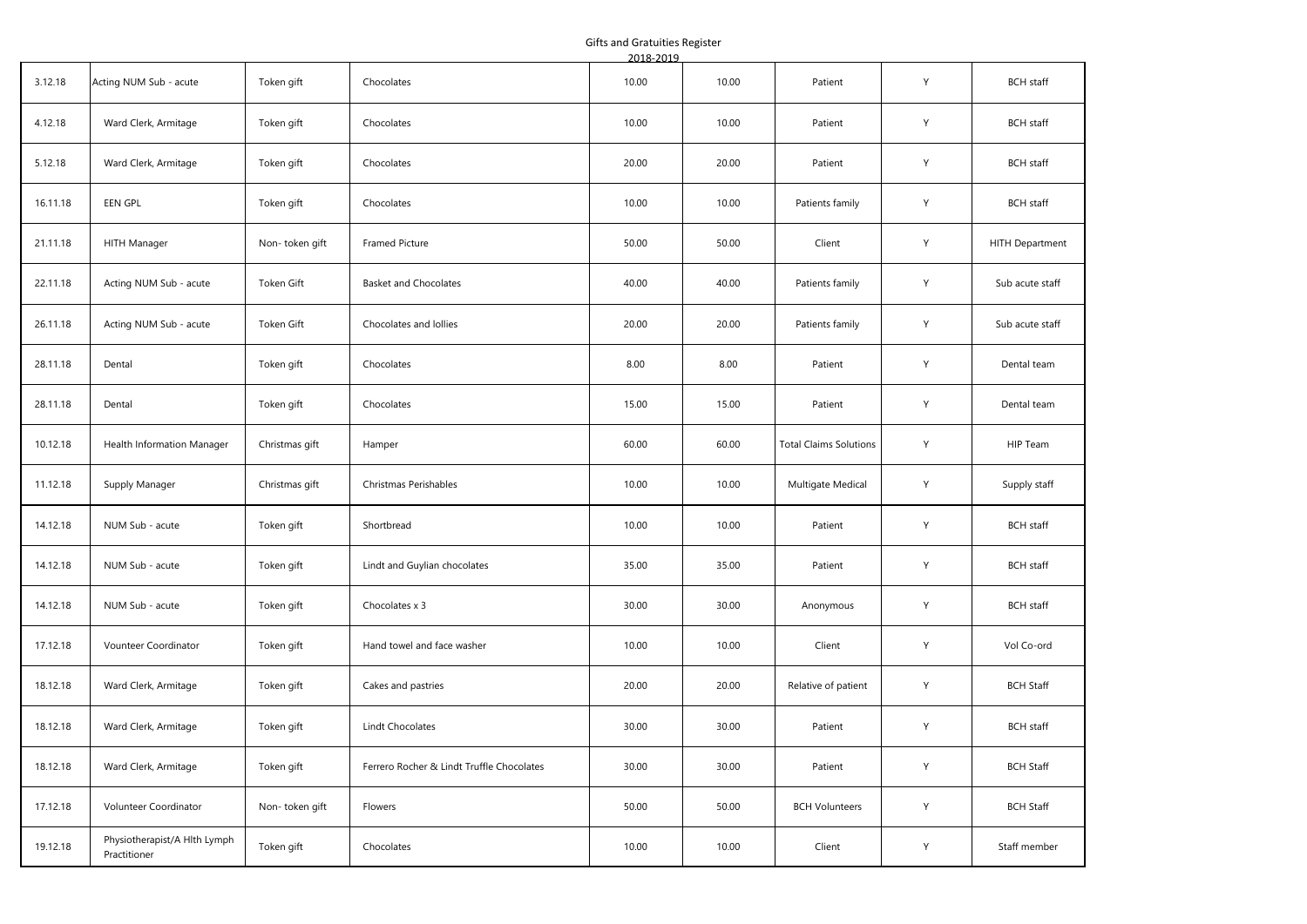Gifts and Gratuities Register

|          |                                              |                |                                             | 2018-2019 |        |                   |   |                                                           |
|----------|----------------------------------------------|----------------|---------------------------------------------|-----------|--------|-------------------|---|-----------------------------------------------------------|
| 19.12.18 | Physiotherapist/A Hlth Lymph<br>Practitioner | Token gift     | Chocolates                                  | 10.00     | 10.00  | Client            | Y | Staff member                                              |
| 19.12.18 | Physiotherapist/A Hlth Lymph<br>Practitioner | Token gift     | Calendar                                    | 15.00     | 15.00  | Client            | Y | Staff member                                              |
| 19.12.18 | Acting NUM Kirrak House                      | Other          | Cash                                        | 35.00     | 35.00  | Patient           | Y | to go towards the<br>purchase of electric<br>shower chair |
| 19.12.18 | Acting NUM Kirrak House                      | Other          | Cash                                        | 500.00    | 500.00 | Patient           | Y | to go towards the<br>purchase of electric<br>shower chair |
| 19.12.18 | <b>EEN Kirrak House</b>                      | Token gift     | Wine                                        | 15.00     | 15.00  | Patient           | Y | To go towards Kirrak<br>Raffle                            |
| 19.12.18 | <b>EEN Kirrak House</b>                      | Token gift     | 2 x small body Pamper Packs                 | 10.00     | 10.00  | Anonymous         | Y | To go towards Kirrak<br>Raffle                            |
| 19.12.18 | <b>EEN Kirrak House</b>                      | Token gift     | Stationery                                  | 10.00     | 10.00  | Anonymous         | Υ | To go towards Kirrak<br>Raffle                            |
| 19.12.18 | <b>EEN Kirrak House</b>                      | Token gift     | Wine, biscuits, snacks                      | 30.00     | 30.00  | Anonymous         | Υ | To go towards Kirrak<br>Raffle                            |
| 19.12.18 | <b>EEN Kirrak House</b>                      | Token gift     | Wok                                         | 15.00     | 15.00  | Staff member      | Y | To go towards Kirrak<br>Raffle                            |
| 19.12.18 | <b>EEN Kirrak House</b>                      | Token gift     | 3 x boxes of chocolates                     | 15.00     | 15.00  | Resident          | Y | To go towards Kirrak<br>Raffle                            |
| 19.12.18 | <b>EEN Kirrak House</b>                      | Token gift     | 3 x bottles of wine & 2 x boxes of biscuits | 45.00     | 45.00  | Resident          | Y | To go towards Kirrak<br>Raffle                            |
| 19.12.18 | <b>EEN Kirrak House</b>                      | Token gift     | 2 x boxed ceramic mugs                      | 10.00     | 10.00  | Residents family  | Y | To go towards Kirrak<br>Raffle                            |
| 19.12.18 | <b>EEN Kirrak House</b>                      | Token gift     | <b>Platter and Cannister</b>                | 15.00     | 15.00  | Anonymous         | Y | To go towards Kirrak<br>Raffle                            |
| 19.12.18 | <b>EEN Kirrak House</b>                      | Token gift     | 4 x Mince Pies & Christmas pudding          | 15.00     | 15.00  | Resident          | Υ | To go towards Kirrak<br>Raffle                            |
| 19.12.18 | Social Work & Counselling<br>Manager         | Token gift     | Chocolates                                  | 20.00     | 20.00  | Client            | Y | <b>BCH Staff</b>                                          |
| 19.12.18 | Social Work & Counselling<br>Manager         | Christmas Gift | Hamper                                      | 20.00     | 20.00  | Monash University | Y | <b>BCH Staff</b>                                          |
| 19.12.18 | Acting NUM Kirrak House                      | Token gift     | 2 x boxes of chocolates                     | 20.00     | 20.00  | Resident          | Υ | <b>BCH Staff</b>                                          |
| 19.12.18 | Acting NUM Kirrak House                      | Token gift     | 3 x boxes of chocolates                     | 25.00     | 25.00  | Resident          | Y | <b>BCH Staff</b>                                          |
| 19.12.18 | Acting NUM Kirrak House                      | Token gift     | Chocolates                                  | 30.00     | 30.00  | Resident          | Y | <b>BCH Staff</b>                                          |
| 20.12.18 | FRC Social Worker                            | Token gift     | Chocolates                                  | 10.00     | 10.00  | Client            | Υ | Staff member                                              |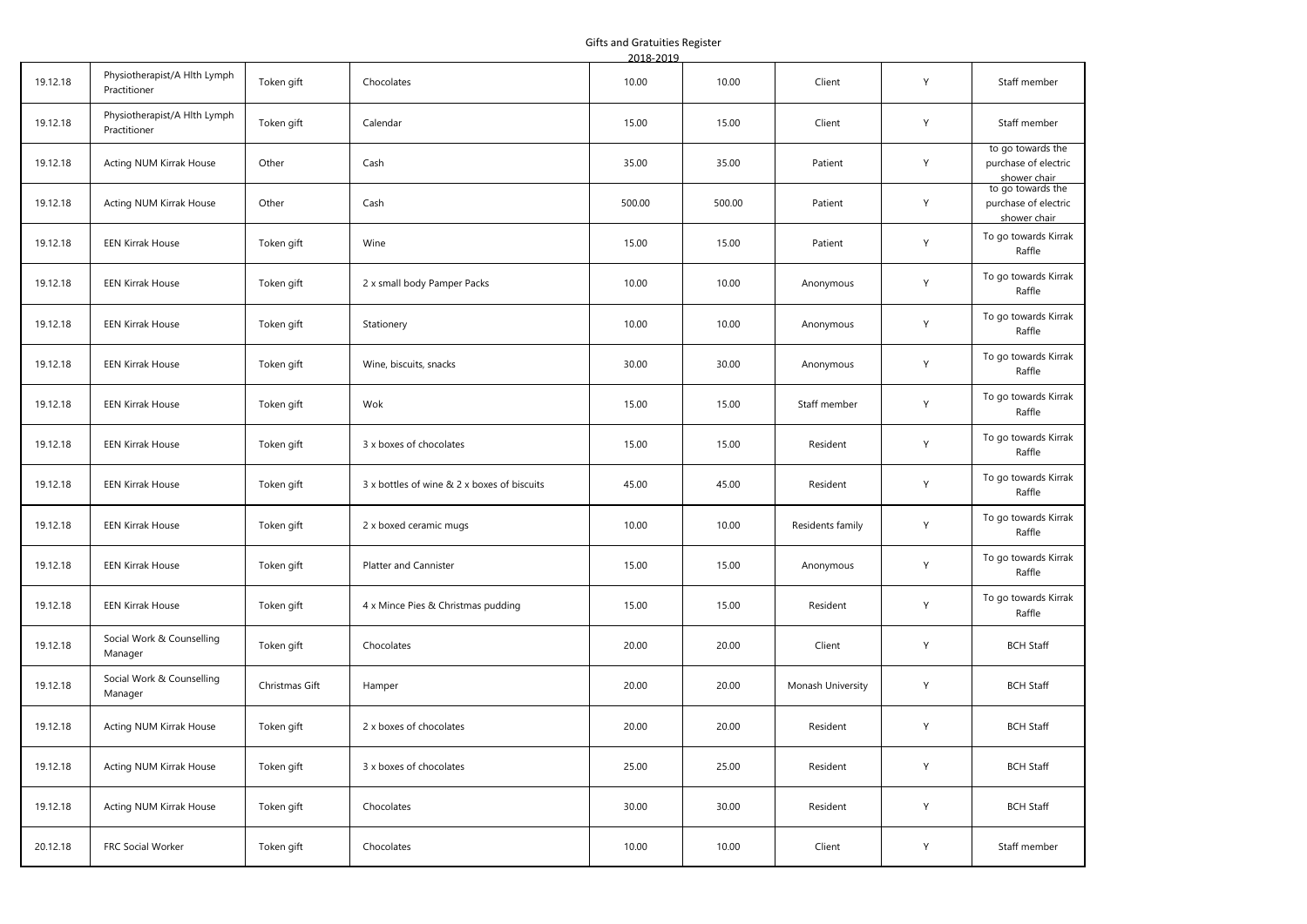## Gifts and Gratuities Register

|          |                                                |                |                                                      | 2018-2019 |       |                                |   |                                |
|----------|------------------------------------------------|----------------|------------------------------------------------------|-----------|-------|--------------------------------|---|--------------------------------|
| 21.12.18 | NUM Emergency Dept                             | Token gift     | Chocolates                                           | 10.00     | 10.00 | Unknown                        | Y | <b>BCH Staff</b>               |
| 21.12.18 | Acting Team Leader, HIP                        | Token gift     | Souvenir Plate from Malta                            | 20.00     | 20.00 | Client                         | Y | Staff member                   |
| 21.12.18 | RN/CC HARP-HIP                                 | Token gift     | Calvin Klein Perfume                                 | 35.00     | 35.00 | Client and family              | Y | Staff member                   |
| 21.12.18 | PAC                                            | Christmas gift | Chocolates                                           | 15.00     | 15.00 | <b>Foster District Nursing</b> | Y | <b>BCH Staff</b>               |
| 21.12.18 | Food Services Assistant,<br>Environmental Serv | Token gift     | Chocolate, money tin, Body cream, drink bottle       | 50.00     | 50.00 | Haemodialysis Patients         | Y | Staff member                   |
| 21.12.18 | FRC Team Coordinator                           | Christmas gift | Biscuits and chocolates                              | 40.00     | 40.00 | <b>Banfields Aged Care</b>     | Y | Shared with team at<br>meeting |
| 21.12.18 | NUM GPL                                        | Non-token gift | Gift basket                                          | 80.00     | 80.00 | Residents family               | Y | <b>BCH Staff</b>               |
| 21.12.18 | NUM GPL                                        | Token gift     | Chocolates x 2                                       | 30.00     | 30.00 | Residents family               | Y | <b>BCH Staff</b>               |
| 21.12.18 | <b>NUM GPL</b>                                 | Token gift     | Chocolates                                           | 25.00     | 25.00 | Residents family               | Y | <b>BCH Staff</b>               |
| 22.12.18 | RN Midwifery                                   | Token gift     | Chocolates                                           | 10.00     | 10.00 | Patient                        | Y | <b>BCH Staff</b>               |
| 22.12.18 | EEN GPL                                        | Token gift     | 3 x boxes of chocolates                              | 45.00     | 45.00 | Residents family               | Υ | <b>BCH Staff</b>               |
| 23.12.18 | NUM Medical Ward                               | Token gift     | Chocolates                                           | 20.00     | 20.00 | Patient                        | Y | <b>BCH Staff</b>               |
| 24.12.18 | RN Emergency Dept                              | Token gift     | 3 x boxes of chocolates, cheese & biscuts, plate     | 45.00     | 45.00 | Haemodialysis Patients         | Y | <b>BCH</b> staff               |
| 24.12.18 | Haemodialysis Dept                             | Token gift     | 5 x boxes of chocolates, chees & biscuts, tea towels | 45.00     | 45.00 | Haemodialysis Patients         | Y | <b>BCH</b> staff               |
| 24.12.18 | ANUM Haemodialysis Dept                        | Token gift     | Hankerchiefs, 3 x chocolates, fruit cake             | 45.00     | 45.00 | Haemodialysis Patients         | Y | <b>BCH Staff</b>               |
| 24.12.18 | Ward Clerk Armitage                            | Token gift     | Chocolates                                           | 25.00     | 25.00 | Patients family                | Υ | <b>BCH Staff</b>               |
| 25.12.18 | Acting NUM Kirrak House                        | Token Gift     | Chocolates                                           | 10.00     | 10.00 | Patients family                | Υ | <b>BCH Staff</b>               |
| 25.12.18 | Acting NUM Kirrak House                        | Token Gift     | Christmas hamper                                     | 45.00     | 45.00 | Patients family                | Y | <b>BCH Staff</b>               |
| 25.12.18 | Discharge Planning                             | Token Gift     | Chocolates                                           | 20.00     | 20.00 | Patient                        | Y | <b>BCH Staff</b>               |
| 27.12.18 | Ward Clerk Armitage                            | Token gift     | Chocolates                                           | 15.00     | 15.00 | Patients family                | Υ | <b>BCH Staff</b>               |